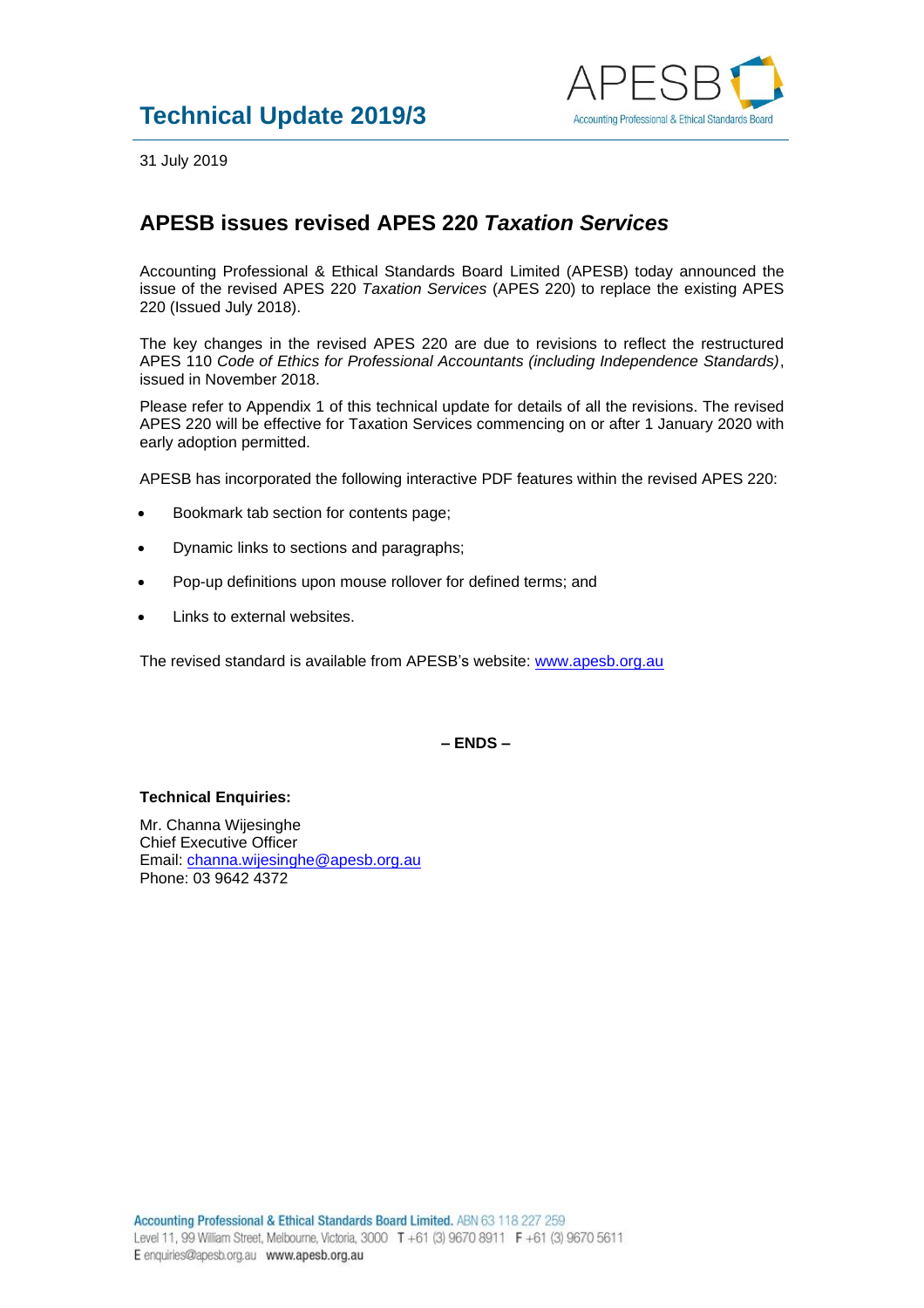## **Appendix 1**

## **Revision to APES 220 (Issued July 2018)**

Accounting Professional & Ethical Standards Board Limited (APESB) has approved the following revisions to APES 220 *Taxation Services* which was originally issued in October 2007 and revised in March 2011, October 2015 and July 2018.

| Paragraph<br><b>Reference</b> | <b>Revisions</b>                                                                                                                                                                                                                                                                                                                                                                                                                                                                                                                                                                                                                                                                                                                                                                                                                                                                                                                                                                                                                                                                               |
|-------------------------------|------------------------------------------------------------------------------------------------------------------------------------------------------------------------------------------------------------------------------------------------------------------------------------------------------------------------------------------------------------------------------------------------------------------------------------------------------------------------------------------------------------------------------------------------------------------------------------------------------------------------------------------------------------------------------------------------------------------------------------------------------------------------------------------------------------------------------------------------------------------------------------------------------------------------------------------------------------------------------------------------------------------------------------------------------------------------------------------------|
| 1.2                           | Accounting Professional & Ethical Standards Board Limited (APESB) has<br>revised professional standard APES 220 Taxation Services (the<br>Standard), which is effective from 1 October 2018 January 2020 and<br>supersedes APES 220 issued in October 2015 July 2018. Earlier adoption<br>of this Standard is permitted.                                                                                                                                                                                                                                                                                                                                                                                                                                                                                                                                                                                                                                                                                                                                                                       |
| 1.5                           | Members practising outside of Australia shall follow the provisions of<br>APES 220 to the extent to which they are not prevented from so doing<br>by specific requirements of local laws and/or regulations.                                                                                                                                                                                                                                                                                                                                                                                                                                                                                                                                                                                                                                                                                                                                                                                                                                                                                   |
| 1.6                           | Members shall be familiar comply with relevant other applicable<br>Professional Standards and be familiar with relevant guidance notes<br>when performing Professional Activities. All Members shall comply<br>with the fundamental principles outlined in the Code.                                                                                                                                                                                                                                                                                                                                                                                                                                                                                                                                                                                                                                                                                                                                                                                                                           |
| 2                             | Defined terms are shown in the body of the Standard in title case.                                                                                                                                                                                                                                                                                                                                                                                                                                                                                                                                                                                                                                                                                                                                                                                                                                                                                                                                                                                                                             |
|                               | For the purpose of this Standard:                                                                                                                                                                                                                                                                                                                                                                                                                                                                                                                                                                                                                                                                                                                                                                                                                                                                                                                                                                                                                                                              |
| 2                             | Assurance Engagement means an Engagement in which a Member in<br>Public Practice aims to obtain sufficient appropriate evidence in order to<br>express a conclusion designed to enhance the degree of confidence of the<br>intended users other than the responsible party about the subject matter<br>information (that is, the outcome of the measurement or evaluation of an<br>underlying subject matter against criteria).<br>This includes an Engagement in accordance with the Framework for<br>Assurance Engagements issued by the AUASB or in accordance with<br>specific relevant standards, such as International Standards on Auditing, for<br>Assurance Engagements.<br>(For guidance on Assurance Engagements, see the Framework for<br>Assurance Engagements issued by the AUASB. The Framework for<br>Assurance Engagements describes the elements and objectives of an<br>Assurance Engagement and identifies Engagements to which Australian<br>Auditing Standards (ASAs), Standards on Review Engagements (ASREs)<br>and Standards on Assurance Engagements (ASAEs) apply.) |
| 2                             | <b>Code</b> means APES 110 Code of Ethics for Professional Accountants<br>(including Independence Standards).                                                                                                                                                                                                                                                                                                                                                                                                                                                                                                                                                                                                                                                                                                                                                                                                                                                                                                                                                                                  |
| 2                             | <b>Member in Business</b> means a Member employed or engaged working in<br>an executive or non-executive capacity in such areas such as commerce,<br>industry, service, the public sector, education, the not-for-profit sector, or<br>in regulatory bodies or professional bodies, who might be an employee.<br>contractor, partner, director (executive or non-executive), owner-manager<br>or volunteer. or a Member contracted by such entities.                                                                                                                                                                                                                                                                                                                                                                                                                                                                                                                                                                                                                                           |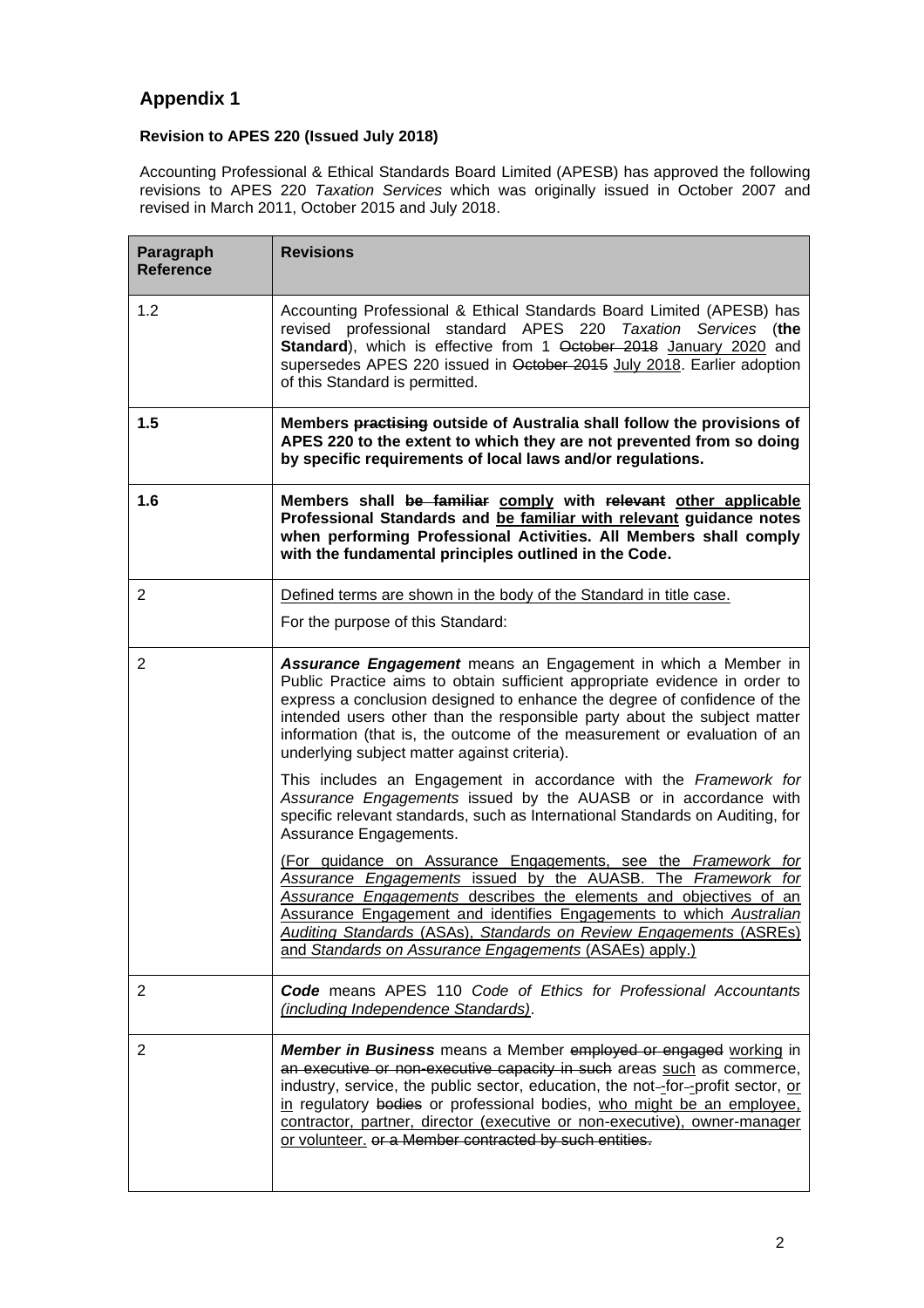| Paragraph<br><b>Reference</b> | <b>Revisions</b>                                                                                                                                                                                                                                                                                                                                                                                                                                                                                                                                                          |
|-------------------------------|---------------------------------------------------------------------------------------------------------------------------------------------------------------------------------------------------------------------------------------------------------------------------------------------------------------------------------------------------------------------------------------------------------------------------------------------------------------------------------------------------------------------------------------------------------------------------|
| $\overline{2}$                | <b>Member in Public Practice</b> means a Member, irrespective of functional<br>classification (e.g. for example, audit, tax or consulting) in a Firm that<br>provides Professional Services. This term is also used to refer to a Firm of<br>Members in Public Practice and means a practice entity and a participant in<br>that practice entity as defined by the applicable Professional Body.                                                                                                                                                                          |
| 2                             | Professional Activity means an activity requiring accountancy or related<br>skills undertaken by a Member, including accounting, auditing, taxation,<br>management consulting, and financial management.                                                                                                                                                                                                                                                                                                                                                                  |
| $\overline{2}$                | <b>Those Charged with Governance</b> means the person(s) or organisation(s)<br>(for example, a corporate trustee) with responsibility for overseeing the<br>strategic direction of the entity and obligations related to the accountability<br>of the entity. This includes overseeing the financial reporting process. For<br>some entities in some jurisdictions, Those Charged with Governance may<br>might include management personnel, for example, executive members of<br>a governance board of a private or public sector entity, or an owner-<br>manager.       |
| 2                             | <b>Writing</b> means a mode of representing or reproducing words in a visible<br>form, and includes words in an electronic format capable of being<br>converted to printed text.                                                                                                                                                                                                                                                                                                                                                                                          |
| 3.1                           | Members A Member providing Taxation Services shall at all times<br>safeguard the interests of their Client or Employer provided that such<br>services are delivered in accordance with Section 100 Introduction<br>and Fundamental Principles Part 1 Complying with the Code,<br><b>Fundamental Principles and Conceptual Framework of the Code and</b><br>relevant law, including applicable Taxation Law.                                                                                                                                                               |
| 3.2                           | In accordance with Section 100 Introduction and Fundamental<br>Principles Complying with the Code of the Code, Members a Member<br>shall observe and comply with their the Member's public interest<br>obligations when they provide Taxation Services.                                                                                                                                                                                                                                                                                                                   |
| 3.3                           | In accordance with the fundamental principles of integrity and<br>professional behaviour contained in the Code, Members a Member<br>providing Taxation Services shall ensure that their own personal tax<br>obligations and those of any associated entities for which the Member<br>is responsible are properly discharged.                                                                                                                                                                                                                                              |
| 3.4                           | When providing Taxation Services Members a Member shall be<br>objective in accordance with Section 120 Subsection 112 Objectivity<br>of the Code. They A Member shall maintain an impartial attitude and<br>recommend options that meet the Client's or Employer's interests<br>consistent with the requirements of the law.                                                                                                                                                                                                                                              |
| 3.6                           | If a conflict of interest arises due to the Member being asked to act as<br>an advocate for a Client or Employer before a court or tribunal in<br>respect of Professional Activities the Member provided, the Member<br>shall comply with Section 100 Introduction and Fundamental<br>Principles Part 1 Complying with the Code, Fundamental Principles<br>and Conceptual Framework and Section 220 210 Conflicts of Interest<br>(for Members in Public Practice Business) or Section 310 Conflicts of<br>Interest (for Members in Business Public Practice) of the Code. |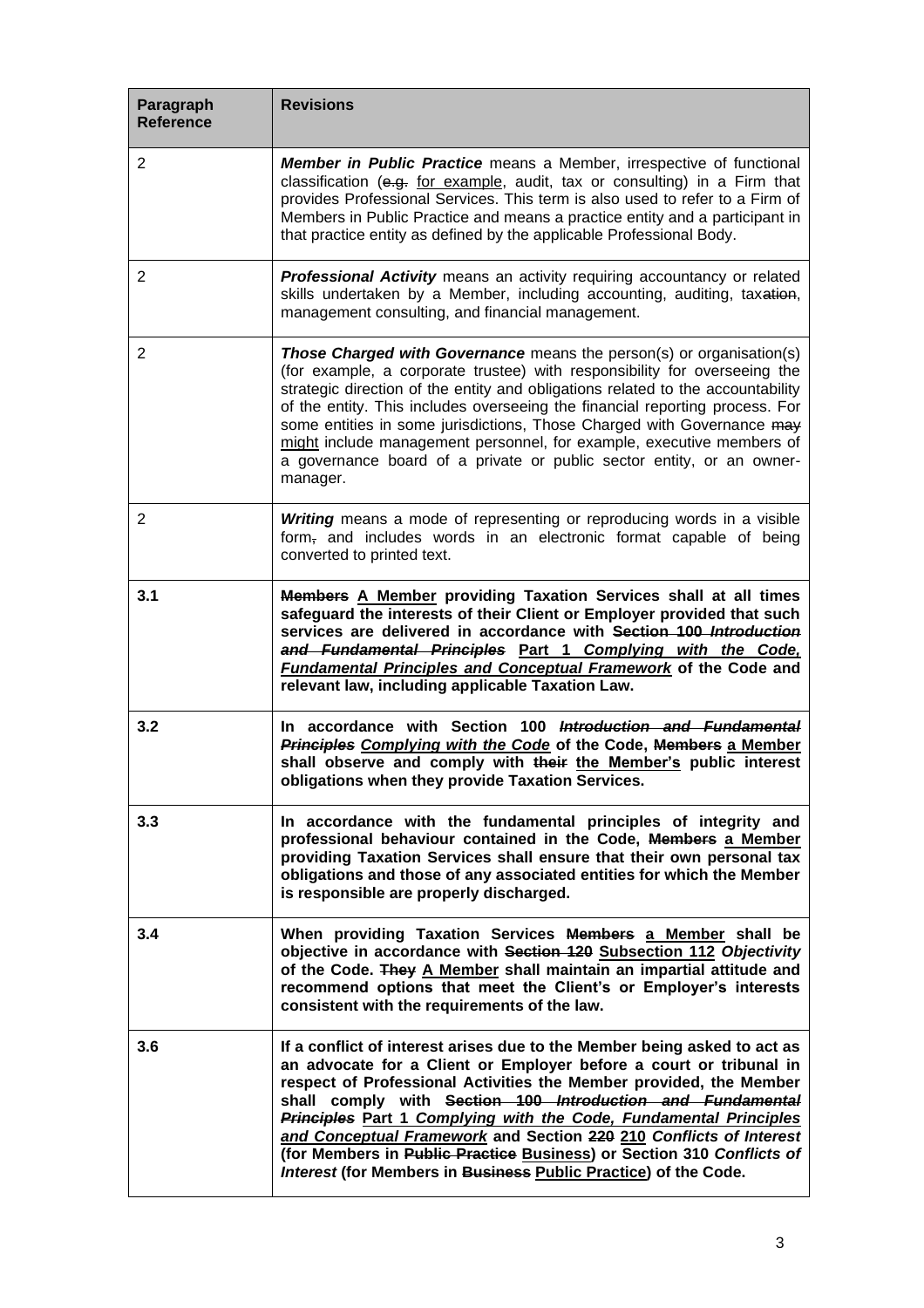| Paragraph<br><b>Reference</b> | <b>Revisions</b>                                                                                                                                                                                                                                                                                                                                                                                                                                                                                  |
|-------------------------------|---------------------------------------------------------------------------------------------------------------------------------------------------------------------------------------------------------------------------------------------------------------------------------------------------------------------------------------------------------------------------------------------------------------------------------------------------------------------------------------------------|
| 3.7                           | When a Member in Public Practice is providing Taxation Services to a<br>Client and the Member's Firm is also engaged to conduct an<br>Assurance Engagement for the same Client, the Member shall comply<br>with Section 290 Part 4A Independence -for Audit and Review<br>Engagements (for audit Engagements) or Section 291 Part 4B<br>Independence -for Other Assurance Engagements Other than Audit<br>and Review Engagements (for other Assurance Engagements) of the<br>Code, as applicable. |
| 3.8                           | A Member who acquires confidential information in the course of<br>performing a Taxation Service for a Client or Employer shall comply<br>with Section 140 Subsection 114 Confidentiality of the Code.                                                                                                                                                                                                                                                                                            |
| 3.9                           | Unless the Member has a legal, regulatory or professional obligation<br>of disclosure, a Member shall not convey any information relating to a<br>Client's or Employer's affairs to a third party without the Client's or<br>Employer's permission.                                                                                                                                                                                                                                               |
| 3.10                          | Where a Client has given a Member in Public Practice permission to<br>disclose confidential information to a third party, it is preferable that this<br>permission is in Writing. Where verbal oral permission is obtained, a<br>contemporaneous note should be made and kept on file by the Member<br>recording the relevant details of the Client's approval.                                                                                                                                   |
| 3.11                          | Unless the Member has a legal obligation of disclosure, a Member<br>shall not furnish to the Revenue Authorities any opinions or written<br>advice of a third party who is acting in a specialist capacity on<br>specific aspects of the Engagement Professional Activity, without the<br>prior knowledge and express consent of that third party.                                                                                                                                                |
| 3.12                          | Where a Member provides confidential information in accordance with<br>a legal, regulatory or professional obligation of disclosure, the<br>Member shall notify the Client, Employer or relevant third party as<br>soon as practical, provided that there is no legal prohibition against<br>such notification.                                                                                                                                                                                   |
| 3.13                          | Members A Member engaged in providing a Taxation Services shall<br>maintain professional competence and take due care in the<br>performance of their the Member's work in accordance with Section<br>430 Subsection 113 Professional Competence and Due Care of the<br>Code.                                                                                                                                                                                                                      |
| 5.4                           | A Member shall not promote, or assist in the promotion of, or<br>otherwise encourage any tax schemes or arrangements where the<br>dominant purpose is to derive a tax benefit, and it is not reasonably<br>arguable that the tax benefit is available under Taxation Law <sup>1</sup> .<br>Accordingly, a Member shall not provide advice on such a scheme or<br>arrangement to a Client or Employer other than to advise that in the<br>Member's opinion it is not effective at law.             |
| Footnote 1                    | Members should consider applicable legal precedents, in addition to the<br>laws and regulations relating to the promoter penalty regime in Division 290<br>of Schedule 1 to the Taxation Administration Act 1953.                                                                                                                                                                                                                                                                                 |